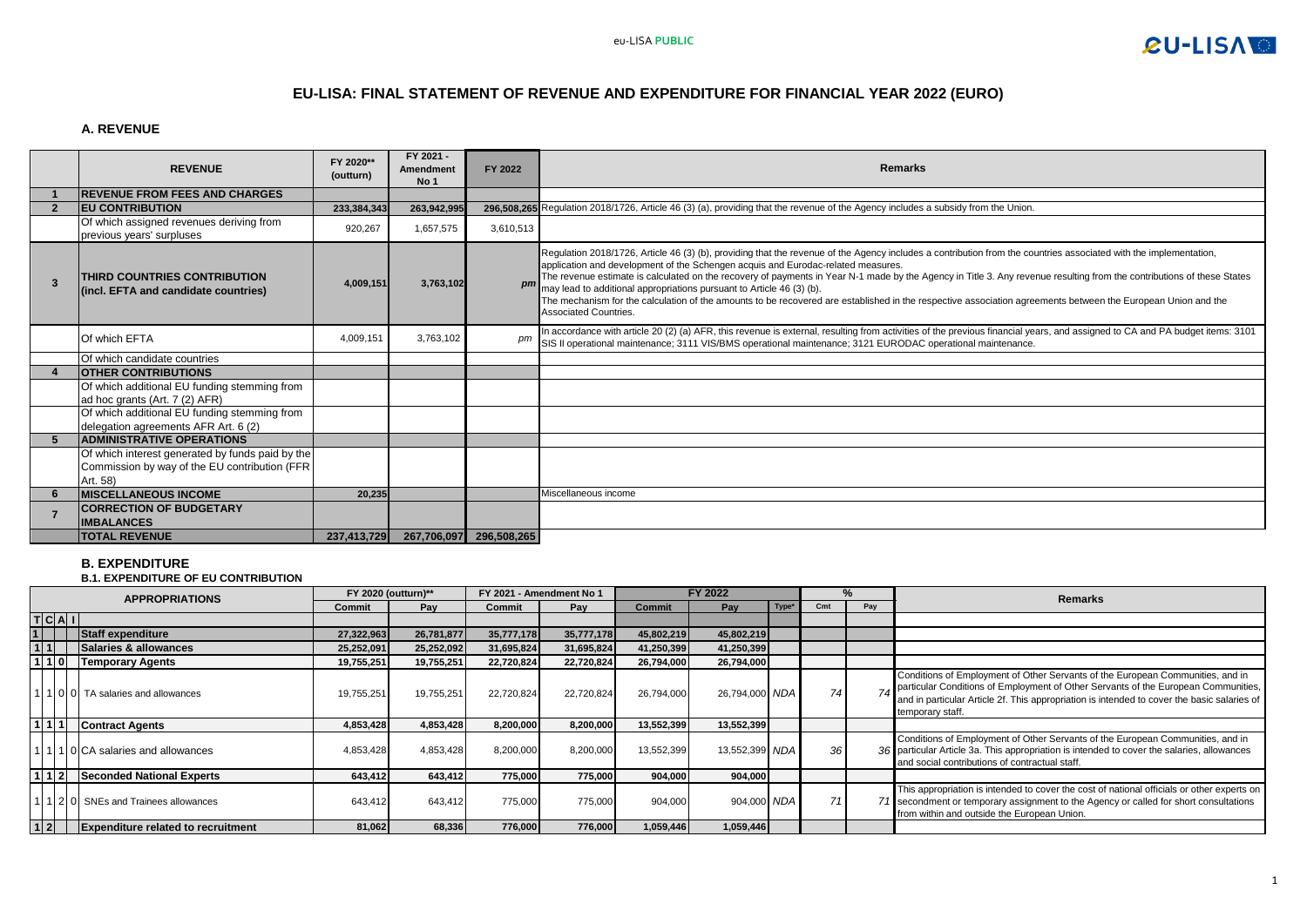

|                         | <b>APPROPRIATIONS</b> |                                                 | FY 2020 (outturn)** |           | FY 2021 - Amendment No 1 |            | FY 2022       |               |            |     | $\%$ | Remarks                                                                                                                                                                                                                                                                                                                                                                                                                                                                                                               |
|-------------------------|-----------------------|-------------------------------------------------|---------------------|-----------|--------------------------|------------|---------------|---------------|------------|-----|------|-----------------------------------------------------------------------------------------------------------------------------------------------------------------------------------------------------------------------------------------------------------------------------------------------------------------------------------------------------------------------------------------------------------------------------------------------------------------------------------------------------------------------|
|                         |                       |                                                 | Commit              | Pay       | Commit                   | Pay        | <b>Commit</b> | Pay           | Type*      | Cmt | Pay  |                                                                                                                                                                                                                                                                                                                                                                                                                                                                                                                       |
|                         | T C A                 |                                                 |                     |           |                          |            |               |               |            |     |      |                                                                                                                                                                                                                                                                                                                                                                                                                                                                                                                       |
|                         | 2 0                   | <b>Recruitment and Reassignment Expenditure</b> | 81,062              | 68,336    | 776,000                  | 776,000    | 1,059,446     | 1,059,446     |            |     |      |                                                                                                                                                                                                                                                                                                                                                                                                                                                                                                                       |
|                         | $2\vert 0$            | Recruitment and Reassignment Expenditure        | 81,062              | 68,336    | 776,000                  | 776,000    | 1,059,446     | 1,059,446 NDA |            |     |      | This appropriation is intended to cover travel expenses incurred by candidates invited<br>to participate in selections organised by the Agency                                                                                                                                                                                                                                                                                                                                                                        |
| 1 3                     |                       | <b>Mission Expenses</b>                         | 144,873             | 144,873   | 366,500                  | 366,500    | 660,000       | 660,000       |            |     |      |                                                                                                                                                                                                                                                                                                                                                                                                                                                                                                                       |
|                         | 130                   | <b>Mission Expenses</b>                         | 144,873             | 144,873   | 366,500                  | 366,500    | 660,000       | 660.000       |            |     |      |                                                                                                                                                                                                                                                                                                                                                                                                                                                                                                                       |
|                         | 3 0                   | <b>Mission Expenses</b>                         | 144,873             | 144,873   | 366,500                  | 366,500    | 660,000       | 660,000 NDA   |            | 22  | 22   | This appropriation is intended to cover travel expenses, daily subsistence allowances<br>and ancillary or exceptional expenditure incurred in connection with missions by<br>statutory staff and by national or international experts or officials seconded to the<br>Agency.                                                                                                                                                                                                                                         |
| $\mathbf{1}$            | 4                     | Socio-Medical Infrastructure                    | 1,167,798           | 1,086,114 | 2,005,854                | 2,005,854  | 2,232,374     | 2,232,374     |            |     |      |                                                                                                                                                                                                                                                                                                                                                                                                                                                                                                                       |
|                         | 1 4 0                 | Socio-Medical Infrastructure                    | 1,167,798           | 1,086,114 | 2,005,854                | 2,005,854  | 2,232,374     | 2,232,374     |            |     |      |                                                                                                                                                                                                                                                                                                                                                                                                                                                                                                                       |
|                         |                       | 4 0 0 Annual medical checkup                    | 60,704              | 60,704    | 74,000                   | 74,000     | 43,320        | 43,320 NDA    |            | 140 | 140  | Staff Regulations of Officials of the European Communities, and in particular Article 59<br>thereof and Article 8 of Annex II thereto. Conditions of Employment of Other Servants<br>of the European Communities, and in particular Articles 16, 59 and 91 thereof. This<br>appropriation is intended to cover doctors' fees and the cost of the annual medical<br>examination of the staff, including the analyses required as part of the medical<br>examination, consumables, special equipment and fittings, etc. |
|                         | 4 O I                 | Nursery allowance                               | 110,000             | 51,863    | 263,000                  | 263,000    | 184,080       | 184,080       | <b>NDA</b> | 60  | 28   | This appropriation is intended to cover the share of costs related to early childhood<br>centres paid by the Agency.                                                                                                                                                                                                                                                                                                                                                                                                  |
|                         | 40                    | European school                                 | 933,200             | 933,200   | 1,254,854                | 1,254,854  | 1,455,374     | 1,455,374     | <b>NDA</b> | 64  | 64   | This appropriation is intended to cover the share of costs related to schooling at the<br>European School paid by the Agency.                                                                                                                                                                                                                                                                                                                                                                                         |
|                         | 4 0                   | Social activities                               | 63,893              | 40,347    | 414,000                  | 414,000    | 549,600       | 549,600 NDA   |            | 12  |      | This appropriation is intended to cover costs related to team building, cultural activities<br>and other projects to promote social contacts among staff.                                                                                                                                                                                                                                                                                                                                                             |
|                         | 5 <sub>1</sub>        | <b>Training for Staff</b>                       | 677,139             | 230,462   | 933,000                  | 933,000    | 600,000       | 600,000       |            |     |      |                                                                                                                                                                                                                                                                                                                                                                                                                                                                                                                       |
|                         | $1 \, 5 \, 0$         | <b>Training for Staff</b>                       | 677,139             | 230.462   | 933.000                  | 933.000    | 600.000       | 600.000       |            |     |      |                                                                                                                                                                                                                                                                                                                                                                                                                                                                                                                       |
|                         | 500                   | Training for staff                              | 677,139             | 230,462   | 933,000                  | 933,000    | 600,000       | 600,000 NDA   |            | 113 |      | This appropriation is intended to cover the costs of language and other training aimed<br>38 at improving the skills of the staff and the performance and efficiency of the Agency in<br>ine with relevant policies.                                                                                                                                                                                                                                                                                                  |
| $\overline{\mathbf{2}}$ |                       | Infrastructure and Operating Expenditure        | 17,216,629          | 7,000,063 | 19,797,500               | 19,797,500 | 24,070,442    | 24,070,442    |            |     |      |                                                                                                                                                                                                                                                                                                                                                                                                                                                                                                                       |
| 2 0                     |                       | <b>Expenditure for premises</b>                 | 2,221,664           | 1,200,015 | 2,400,000                | 2,400,000  | 3,920,000     | 3,920,000     |            |     |      |                                                                                                                                                                                                                                                                                                                                                                                                                                                                                                                       |
|                         | 2 0 0                 | <b>Expenditure for premises</b>                 | 2,221,664           | 1,200,015 | 2,400,000                | 2,400,000  | 3,920,000     | 3,920,000     |            |     |      |                                                                                                                                                                                                                                                                                                                                                                                                                                                                                                                       |
|                         |                       | 2   0   0   0   Expenditure for premises        | 2,221,664           | 1,200,015 | 2,400,000                | 2,400,000  | 3,920,000     | 3,920,000 NDA |            | 57  | 31   | This appropriation is intended to cover the payment of expenditure relating to buildings<br>or parts of buildings occupied by the Agency, parking spaces and storage space in its<br>Tallinn headquarters, Strasbourg opearational site and Brussels liaison office. It<br>covers the costs of insurance, utilities and services, including maintenance and related<br>supplies. For the operational site, it includes lease and running costs for the temporary<br>office space.                                     |
|                         | 2 1                   | Corporate IT & Telecom                          | 3,130,504           | 1,461,587 | 2,900,000                | 2,900,000  | 4,100,000     | 4,100,000     |            |     |      |                                                                                                                                                                                                                                                                                                                                                                                                                                                                                                                       |
|                         | 2 1 0                 | Corporate IT & Telecom                          | 3,130,504           | 1,461,587 | 2,900,000                | 2,900,000  | 4,100,000     | 4,100,000     |            |     |      |                                                                                                                                                                                                                                                                                                                                                                                                                                                                                                                       |
| 2                       | 100                   | Corporate IT & Telecom                          | 3,130,504           | 1,461,587 | 2,900,000                | 2,900,000  | 4,100,000     | 4,100,000 NDA |            | 76  | 36   | This appropriation covers the maintenance, repair, support, licenses, hire, lease and<br>line rental of hardware, software and equipment necessary to the functioning of the<br>ITC infrastructure required by the Agency as an organisation. It includes related<br>external consultancies, technical assistance and the IT service desk. This<br>appropriation covers external technical assistance and services for analysis and<br>programming needed for corporate ICT projects.                                 |
| $\overline{2}$          |                       | <b>Movable Property and Associated Costs</b>    | 507,456             | 42,449    | 72,000                   | 72,000     | 289,000       | 289,000       |            |     |      |                                                                                                                                                                                                                                                                                                                                                                                                                                                                                                                       |
|                         | 2 2 0                 | Other Technical Equipment and Installation      | 12,247              | 2.325     |                          |            | 120,000       | 120,000       |            |     |      |                                                                                                                                                                                                                                                                                                                                                                                                                                                                                                                       |
| 21                      | 200                   | Other Technical Equipment and Installation      | 12,247              | 2,325     |                          |            | 120,000       | 120,000 NDA   |            | 10  |      | This appropriation is intended to cover the purchase and hire/lease of specialised<br>equipment not specifically covered by other appropriations. This appropriation is<br>ntended to cover expenditure related to the maintenance and repair of the equipment<br>as well as the costs for technical assistance, etc.                                                                                                                                                                                                 |
|                         |                       | 2 2 1 Furniture and Office Equipment            | 476,264             | 24.441    | 53.000                   | 53.000     | 150,000       | 150,000       |            |     |      |                                                                                                                                                                                                                                                                                                                                                                                                                                                                                                                       |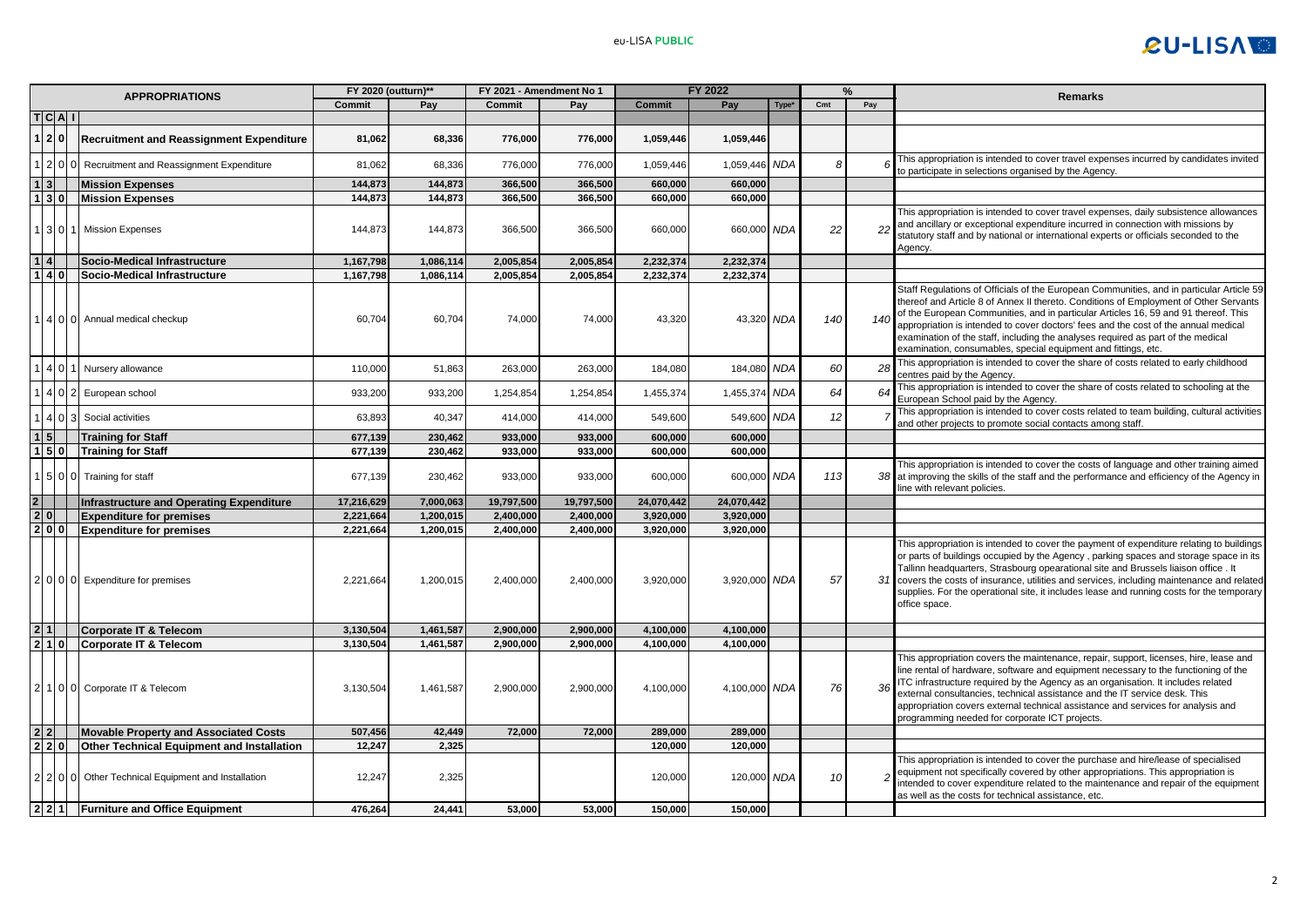

| <b>APPROPRIATIONS</b> |         | FY 2020 (outturn)**                           |           | FY 2021 - Amendment No 1 |           | FY 2022   |               |               | %          |          | Remarks |                                                                                                                                                                                                                                                                                                                                                                                                                                                                     |
|-----------------------|---------|-----------------------------------------------|-----------|--------------------------|-----------|-----------|---------------|---------------|------------|----------|---------|---------------------------------------------------------------------------------------------------------------------------------------------------------------------------------------------------------------------------------------------------------------------------------------------------------------------------------------------------------------------------------------------------------------------------------------------------------------------|
|                       |         |                                               | Commit    | Pay                      | Commit    | Pay       | <b>Commit</b> | Pay           | Type*      | Cmt      | Pay     |                                                                                                                                                                                                                                                                                                                                                                                                                                                                     |
|                       | T C A I |                                               |           |                          |           |           |               |               |            |          |         |                                                                                                                                                                                                                                                                                                                                                                                                                                                                     |
|                       |         | Furniture and Office Equipment                | 476,264   | 24,441                   | 53,000    | 53,000    | 150,000       | 150,000       | <b>NDA</b> | 318      | 16      | This appropriation is intended to cover the purchase, maintenance, lease hire and<br>repair of furniture, including shelving for archives.                                                                                                                                                                                                                                                                                                                          |
|                       | 2 2 2   | Documentation and Library Expenditure         | 18,945    | 15,683                   | 19,000    | 19,000    | 19.000        | 19.000        |            |          |         |                                                                                                                                                                                                                                                                                                                                                                                                                                                                     |
|                       |         | 2 2 2 0 Documentation and Library Expenditure | 18,945    | 15,683                   | 19,000    | 19,000    | 19,000        | 19,000 NDA    |            | 100      | 83      | This appropriation is intended to cover purchase of books, documents and other non-<br>periodic publications and the updating of existing volumes; special library and<br>archiving equipment, binding and upkeep of books and periodicals; subscription to<br>periodicals and on-line services; purchase of databases with scientific and technical<br>nformation, etc.                                                                                            |
| 2 3                   |         | <b>Current Administrative Expenditure</b>     | 680,513   | 478,978                  | 1,005,100 | 1,005,100 | 1,857,450     | 1,857,450     |            |          |         |                                                                                                                                                                                                                                                                                                                                                                                                                                                                     |
| 230                   |         | <b>Office Supplies</b>                        | 41,426    | 38,349                   | 67.000    | 67,000    | 80,000        | 80,000        |            |          |         |                                                                                                                                                                                                                                                                                                                                                                                                                                                                     |
|                       |         | 3 0 0 Office Supplies                         | 41,426    | 38,349                   | 67,000    | 67,000    | 80,000        | 80,000 NDA    |            | 52       |         | This appropriation is intended to cover the cost of purchasing stationary such as<br>48 paper, envelopes, etc., and office supplies, including supplies for reprographics and<br>external printing.                                                                                                                                                                                                                                                                 |
| 2 3 1                 |         | <b>Bank and Other Financial Charges</b>       |           |                          |           |           |               |               |            |          |         |                                                                                                                                                                                                                                                                                                                                                                                                                                                                     |
|                       |         | 3 1 0 Bank and Other Financial Charges        |           |                          |           |           | pm            |               | pm NDA     | N/A      | N/A     | This appropriation is intended to cover bank charges (commissions, fees,<br>miscellaneous expenditure), the cost of connecting to the interbank<br>telecommunications network and other financial charges not directly related to bank<br>services.                                                                                                                                                                                                                 |
|                       |         | 232 Legal Expenses                            | 172,780   | 44,234                   | 232,000   | 232,000   | 679,500       | 679,500       |            |          |         |                                                                                                                                                                                                                                                                                                                                                                                                                                                                     |
|                       |         | 2320 Legal Expenses                           | 172,780   | 44,234                   | 232,000   | 232,000   | 679,500       | 679,500 NDA   |            | 25       |         | This appropriation is intended to cover legal costs and the services of lawyers or other<br>legal experts. It also covers costs awarded against the Agency by the Courts.                                                                                                                                                                                                                                                                                           |
|                       | 2 3 3   | <b>Other Running Costs</b>                    | 466.307   | 396,396                  | 706,100   | 706,100   | 1,097,950     | 1,097,950     |            |          |         |                                                                                                                                                                                                                                                                                                                                                                                                                                                                     |
|                       | 3 3 0   | <b>Other Running Costs</b>                    | 251,481   | 182,595                  | 406,100   | 406,100   | 672,950       | 672,950       | <b>NDA</b> | 37       | 27      | This appropriation is intended to cover other operating expenditure not specifically<br>provided for in other items, including SLAs with EU bodies.                                                                                                                                                                                                                                                                                                                 |
|                       |         | 3 3 1 HR fees and charges                     | 214,826   | 213,800                  | 300,000   | 300,000   | 425,000       | 425,000 NDA   |            | 51       | 50      | This appropriation is intended to cover the expenditure incurred by the Agency for<br>administrative support, such as assistance with the payroll, under SLAs with EU<br>bodies.                                                                                                                                                                                                                                                                                    |
| 2 4                   |         | Postage                                       | 15,000    | 9,562                    | 16,000    | 16,000    | 40,000        | 40,000        |            |          |         |                                                                                                                                                                                                                                                                                                                                                                                                                                                                     |
| 2 4 0                 |         | Postage                                       | 15,000    | 9,562                    | 16,000    | 16,000    | 40,000        | 40,000        |            |          |         |                                                                                                                                                                                                                                                                                                                                                                                                                                                                     |
|                       | 4 I O   | Postage                                       | 15,000    | 9,562                    | 16,000    | 16,000    | 40,000        | 40,000        | <b>NDA</b> | 38       | 24      | This appropriation is intended to cover expenditure and postal and delivery charges<br>for ordinary mail and express delivery services.                                                                                                                                                                                                                                                                                                                             |
| 2 5                   |         | <b>Management Board</b>                       | 9,294     | 9.294                    | 220,400   | 220,400   | 709.000       | 709,000       |            |          |         |                                                                                                                                                                                                                                                                                                                                                                                                                                                                     |
| 2 5 0                 |         | <b>Management Board</b>                       | 8,289     | 8,289                    | 60,000    | 60,000    | 362,500       | 362,500       |            |          |         |                                                                                                                                                                                                                                                                                                                                                                                                                                                                     |
|                       |         | <b>MB Meetings</b>                            | 8,289     | 8,289                    | 60,000    | 60,000    | 362,500       | 362,500 NDA   |            |          |         | This appropriation is intended to cover costs incurred for the organisation of<br>Management Board meetings.                                                                                                                                                                                                                                                                                                                                                        |
| 2 5 1                 |         | <b>Other meetings</b>                         | 1,005     | 1,005                    | 160,400   | 160,400   | 346,500       | 346,500       |            |          |         |                                                                                                                                                                                                                                                                                                                                                                                                                                                                     |
|                       |         | 2 5 1 0 Other meetings                        | 1,005     | 1,005                    | 160,400   | 160,400   | 346,500       | 346,500 NDA   |            | $\Omega$ |         | This appropriation covers travel, subsistence, and incidental expenses of external<br>experts invited for meetings not directly connected with the implementation of the<br>Agency's work programme. It also covers the expenditure of organising such meetings<br>where they are not covered by the Agency's own infrastructure, e.g. cost share for the<br>Agency's participation in EU coordination meetings, or in the co-ordination of network<br>of Agencies. |
| 2 6                   |         | <b>Information and Publications</b>           | 724,151   | 406,795                  | 1,524,979 | 1,524,979 | 548,000       | 548,000       |            |          |         |                                                                                                                                                                                                                                                                                                                                                                                                                                                                     |
| 2 6 0                 |         | <b>Information and Publications</b>           | 724,151   | 406,795                  | 1,524,979 | 1,524,979 | 548,000       | 548,000       |            |          |         |                                                                                                                                                                                                                                                                                                                                                                                                                                                                     |
|                       |         | 2 6 0 0 1 Information and Publications        | 724,151   | 406,795                  | 1,524,979 | 1,524,979 | 548,000       | 548,000 NDA   |            | 132      | 74      | This appropriation is intended to cover expenses related to the external<br>communication activities, including publishing expenses, preparation of PR events<br>and materials. It covers the costs of tender publications, expenses including<br>translation, and publications in the Official Journal                                                                                                                                                             |
| 2 7                   |         | <b>External Support Services</b>              | 6,432,350 | 1,914,252                | 8,509,500 | 8,509,500 | 8.346.992     | 8,346,992     |            |          |         |                                                                                                                                                                                                                                                                                                                                                                                                                                                                     |
| 2 7 0                 |         | <b>External Support Services</b>              | 6,432,350 | 1,914,252                | 8,509,500 | 8,509,500 | 8,346,992     | 8,346,992     |            |          |         |                                                                                                                                                                                                                                                                                                                                                                                                                                                                     |
|                       |         | 2 7 0 0 External Support Services             | 6,432,350 | 1,914,252                | 8,509,500 | 8,509,500 | 8,346,992     | 8,346,992 NDA |            | 77       |         | This appropriation is meant to cover the cost of services acquired from third parties in<br>direct support of administrative and support activities, including consultancies,<br>professional services, temporary staff augmentation, managed services and<br>helpdesks.                                                                                                                                                                                            |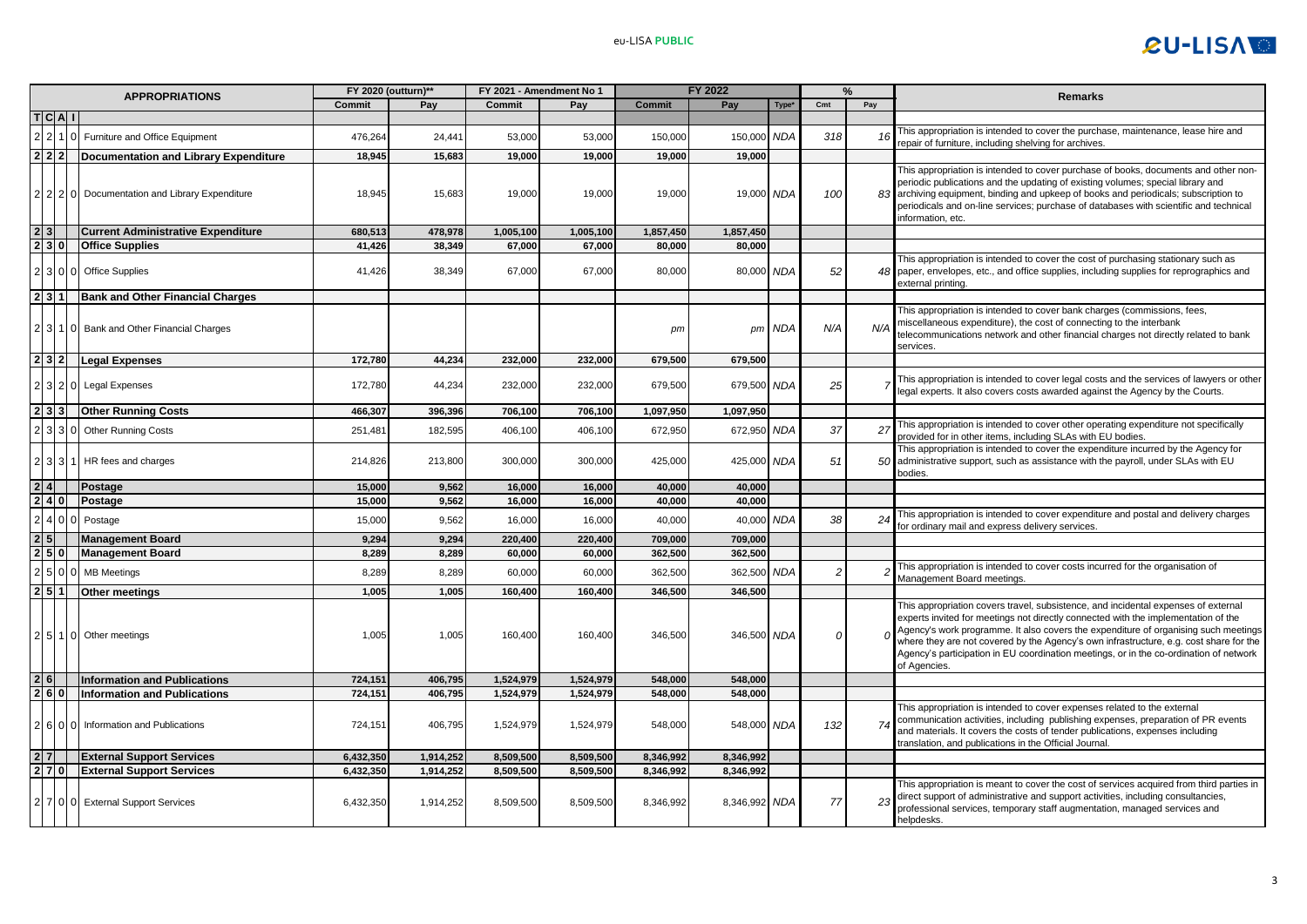

|                | <b>APPROPRIATIONS</b> |                                         | FY 2020 (outturn)**<br>FY 2021 - Amendment No 1 |             |               |             | FY 2022       |               |       |     | %                      | <b>Remarks</b>                                                                                                                                                                                                                                                                                                                                                                                                                                                                                       |
|----------------|-----------------------|-----------------------------------------|-------------------------------------------------|-------------|---------------|-------------|---------------|---------------|-------|-----|------------------------|------------------------------------------------------------------------------------------------------------------------------------------------------------------------------------------------------------------------------------------------------------------------------------------------------------------------------------------------------------------------------------------------------------------------------------------------------------------------------------------------------|
|                |                       |                                         | Commit                                          | Pay         | <b>Commit</b> | Pay         | <b>Commit</b> | Pay           | Type* | Cmt | Pay                    |                                                                                                                                                                                                                                                                                                                                                                                                                                                                                                      |
|                | TCAI                  |                                         |                                                 |             |               |             |               |               |       |     |                        |                                                                                                                                                                                                                                                                                                                                                                                                                                                                                                      |
| 2 8            |                       | Security                                | 3,495,697                                       | 1,477,131   | 3,149,521     | 3,149,521   | 4,260,000     | 4,260,000     |       |     |                        |                                                                                                                                                                                                                                                                                                                                                                                                                                                                                                      |
|                |                       | 2 8 0 Corporate Security                | 3,495,697                                       | 1,477,131   | 3,149,521     | 3,149,521   | 4,260,000     | 4,260,000     |       |     |                        |                                                                                                                                                                                                                                                                                                                                                                                                                                                                                                      |
|                |                       | 8 0 0 Corporate Security                | 3,495,697                                       | 1,477,131   | 3,149,521     | 3,149,521   | 4,260,000     | 4,260,000 NDA |       | 82  | 35                     | This appropriation is intended to cover expenditure needed for physical security<br>measures of the Agency in all sites, as well as projects related to corporate security. It<br>consists of guarding services, technical assistance, purchase, installation and<br>maintenance of security and protective equipment, recurrent expenditure such as<br>access cards, purchase of security services, security inspection and other security<br>related expenses.                                     |
| 3 <sup>1</sup> |                       | <b>Operational Expenditure</b>          | 137,030,628                                     | 186,579,293 | 157,176,000   | 208,368,317 | 249,767,737   | 226,635,604   |       |     |                        |                                                                                                                                                                                                                                                                                                                                                                                                                                                                                                      |
| 3 0            |                       | Infrastructure                          | 59,143,372                                      | 38,535,606  | 74,962,000    | 36,232,330  | 101,980,000   | 90,631,951    |       |     |                        |                                                                                                                                                                                                                                                                                                                                                                                                                                                                                                      |
|                | 3 0 0                 | <b>Shared System Infrastructure</b>     | 27,718,008                                      | 22,732,809  | 55,202,000    | 17,719,000  | 63,976,000    | 55,014,778    |       |     |                        |                                                                                                                                                                                                                                                                                                                                                                                                                                                                                                      |
|                |                       | 3 0 0 0 0 Shared System Infrastructure  | 16,265,311                                      | 13,867,260  | 11,800,000    | 12,550,000  | 28,350,000    | 17,979,850    | DA    | 57  | 77                     | Regulation 2018/1726, Articles 1 (5), 11. This appropriation is intended to cover the<br>development and implementation of the common ICT platform for all IT systems under<br>management of EU-LISA, as well as expenditure deriving from the communication<br>infrastructure. And subject to the adoption of the Regulation of the European<br>Parliament and of the Council on establishing a framework for interoperability between<br>EU information systems (borders and visa).                |
|                | 010                   | System security and business continuity | 1,032,552                                       | 1,721,738   | 2,000,000     | 1,000,000   | 780,000       | 1,265,927     | DA    | 132 |                        | Regulation 2018/1726. Appropriations related to these measures to ensure the<br>136 security of the systems under management, and for operational business continuity, in<br>support of the Objectives stated by Article 2 of the establishing Regulation.                                                                                                                                                                                                                                           |
|                |                       | Back-up site - running costs            | 942.989                                         | 1,062,67    | 1,050,000     | 979.000     | 868,000       | 872.804       | DA    | 109 | 122                    | Regulation 2018/1726, Articles 1 (5), 11 and 17 (3). This appropriation is intended to<br>cover the expenditure related to the operation of the backup site in Sankt Johann im<br>Pongau, Austria.                                                                                                                                                                                                                                                                                                   |
|                |                       | 30003 Interoperability                  | 9,477,155                                       | 6,081,140   | 40,352,000    | 3,190,000   | 33,978,000    | 34,896,197    | DA    | 28  | 17                     | Regulation (EU) 2019/817 on establishing a framework for interoperability between EU<br>information systems in the field of borders and visa and amending Regulations (EC)<br>No 767/2008, (EU) 2016/399, (EU) 2017/2226,<br>(EU) 2018/1240, (EU) 2018/1726 and (EU) 2018/1861 of the European Parliament<br>and of the Council and Council Decisions 2004/512/EC and 2008/633/JHA. This<br>appropriation is intended to cover the development and implementation of<br>interoperability components. |
|                |                       | <b>Test and Transition</b>              |                                                 |             |               |             | pm            | pm            | DA    | N/A | N/4                    | Regulation 2018/1726. This appropriation is intended to cover testing and transition<br>activities.                                                                                                                                                                                                                                                                                                                                                                                                  |
|                | 3 0 1                 | <b>Networks</b>                         | 31,425,365                                      | 15,802,797  | 19,760,000    | 18,513,330  | 38,004,000    | 35,617,173    |       |     |                        |                                                                                                                                                                                                                                                                                                                                                                                                                                                                                                      |
|                | 31011101              | Wide area networks                      | 31,425,365                                      | 15,802,797  | 19,760,000    | 18,513,330  | 38,004,000    | 35,617,173 DA |       | 83  | $\boldsymbol{\Lambda}$ | Regulation 2018/1726, Article 11. This appropriation is intended to cover expenditures<br>deriving from the communication infrastructure entrusted to the Agency.                                                                                                                                                                                                                                                                                                                                    |
| 3 1            |                       | Applications                            | 70,488,153                                      | 142,061,006 | 69,367,000    | 166,344,662 | 136,741,806   | 127,389,643   |       |     |                        |                                                                                                                                                                                                                                                                                                                                                                                                                                                                                                      |
| 3 1 0          |                       | <b>SIS II</b>                           | 14,253,568                                      | 18,941,851  | 13,300,000    | 20,164,505  | 20,950,000    | 21,960,542    |       |     |                        |                                                                                                                                                                                                                                                                                                                                                                                                                                                                                                      |
|                |                       | 1 0 0 SIS II projects                   | 2,881,531                                       | 8,316,849   | 3,500,000     | 6,650,000   | 10,150,000    | 9,985,059     | DA    | 28  | 83                     | Regulation 2018/1726, Articles 1 (3), (5-6), 3. This appropriation is intended to cover<br>expenditure related to the operational management and evolution of the second-<br>generation Schengen Information System (SIS II).                                                                                                                                                                                                                                                                        |
|                | 311011                | SIS II operational maintenance          | 7,946,037                                       | 8,435,536   | 9,800,000     | 6,240,000   | 10,800,000    | 9,975,483     | DA    | 74  | 85                     | Regulation 2018/1726, Articles 1 (3), (5-6), 3. This appropriation is intended to cover<br>expenditure related to the operational management of the second-generation<br>Schengen Information System (SIS II) under the Maintenance in Working Order<br>framework contract.                                                                                                                                                                                                                          |
|                |                       | 102 SIS II recast                       | 3,426,000                                       | 2,189,466   |               | 7,274,505   | pm            | 2,000,000     | DA    | N/A | 10S                    | Regulation 2018/1861 of the European Parliament and of the Council on the<br>establishment, operation and use of the Schengen Information System (SIS) in the<br>field of border checks, amending Regulation (EU) No 515/2014 and repealing<br>Regulation (EC) No 1987/2006 and Regulation 2018/1860 of the European<br>Parliament and of the Council on the use of the Schengen Information System for the<br>return of illegally staying third country nationals.                                  |
|                | 3 1 1                 | <b>VIS/BMS</b>                          | 22,681,650                                      | 31,765,156  | 28,000,000    | 16,586,495  | 57,994,000    | 41,673,600    |       |     |                        |                                                                                                                                                                                                                                                                                                                                                                                                                                                                                                      |
|                | $110$                 | VIS/BMS projects                        | 392,260                                         | 6,175,703   | 10,000,000    | 2,425,495   | 23,750,000    | 16,364,647    | DA    | 2   |                        | Regulation 2018/1726, Articles 1 (3), (5-6), 4. This appropriation is intended to cover<br>38 expenditure related to the operational management and evolution of the VIS/BMS<br>system.                                                                                                                                                                                                                                                                                                              |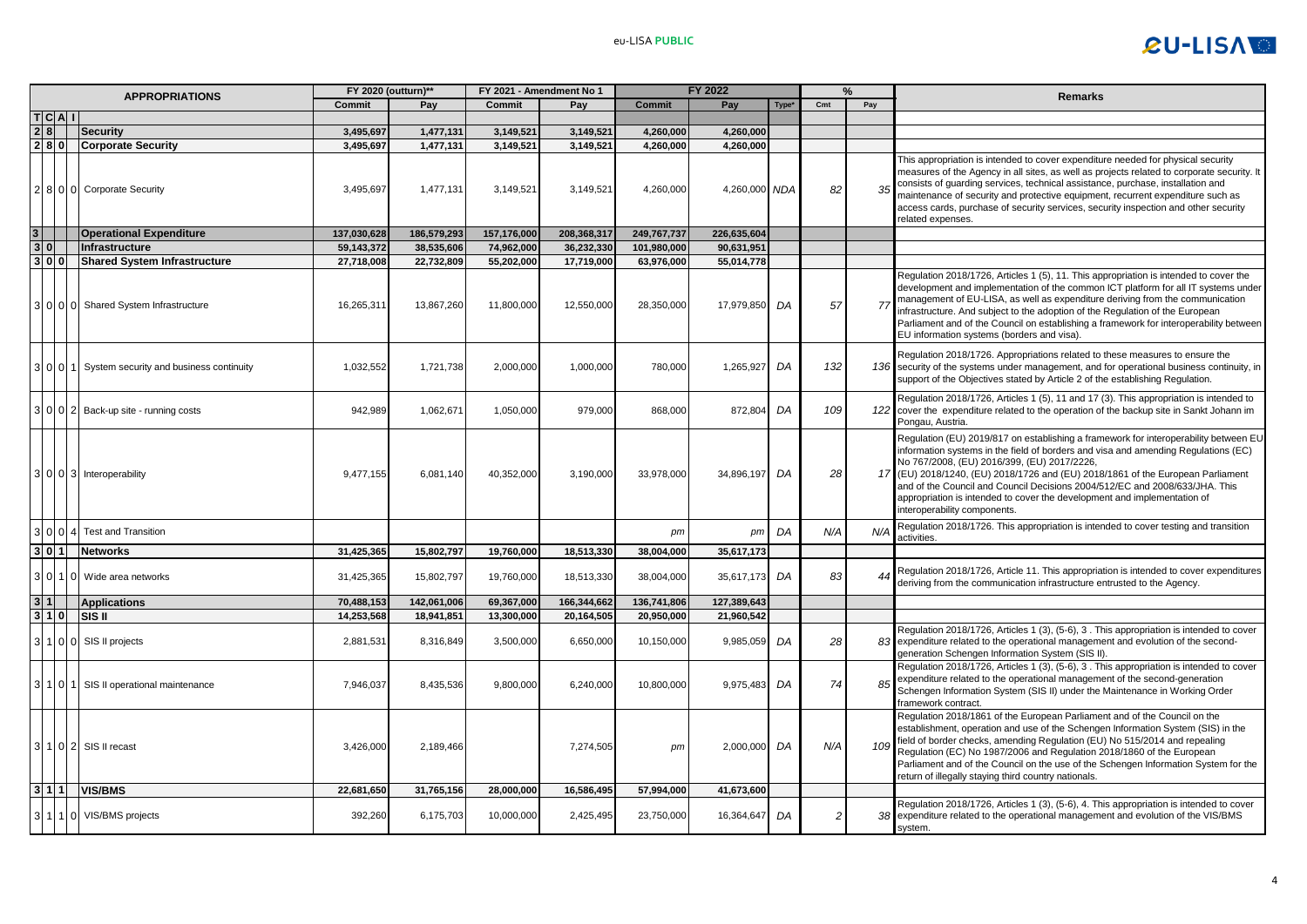# **CU-LISATE**

|                   | <b>APPROPRIATIONS</b>                           | FY 2020 (outturn)** |            | FY 2021 - Amendment No 1 |            |               | <b>FY 2022</b> |      |     |     | <b>Remarks</b>                                                                                                                                                                                                                                                                                                                                                                                                                                                                                                                                                                                                                                                                                                                                                                                                                                                                                                                                                                                                                                                                                                                                                                              |
|-------------------|-------------------------------------------------|---------------------|------------|--------------------------|------------|---------------|----------------|------|-----|-----|---------------------------------------------------------------------------------------------------------------------------------------------------------------------------------------------------------------------------------------------------------------------------------------------------------------------------------------------------------------------------------------------------------------------------------------------------------------------------------------------------------------------------------------------------------------------------------------------------------------------------------------------------------------------------------------------------------------------------------------------------------------------------------------------------------------------------------------------------------------------------------------------------------------------------------------------------------------------------------------------------------------------------------------------------------------------------------------------------------------------------------------------------------------------------------------------|
|                   |                                                 | Commit              | Pay        | Commit                   | Pay        | <b>Commit</b> | Pay            | Type | Cmt | Pay |                                                                                                                                                                                                                                                                                                                                                                                                                                                                                                                                                                                                                                                                                                                                                                                                                                                                                                                                                                                                                                                                                                                                                                                             |
| T C A T           |                                                 |                     |            |                          |            |               |                |      |     |     |                                                                                                                                                                                                                                                                                                                                                                                                                                                                                                                                                                                                                                                                                                                                                                                                                                                                                                                                                                                                                                                                                                                                                                                             |
|                   | 1   1   1   VIS/BMS operational maintenance     | 22,289,390          | 25,589,453 | 18,000,000               | 14,161,000 | 18,000,000    | 16,868,296     | DA   | 124 |     | Regulation 2018/1726, Articles 1 (3), (5-6), 4. This appropriation is intended to cover<br>152 expenditure related to the operational management of the VIS/BMS system under the<br>Maintenance in Working Order framework contract.                                                                                                                                                                                                                                                                                                                                                                                                                                                                                                                                                                                                                                                                                                                                                                                                                                                                                                                                                        |
|                   | 3   1   1   2   VIS/BMS recast                  |                     |            |                          |            | 16,244,000    | 8,440,657      | DA   | N/A | N/A | Regulation (EU) 2021/1134 of the European Parliament and of the Council of 7 July<br>2021 amending Regulations (EC) No 767/2008, (EC) No 810/2009, (EU) 2016/399,<br>(EU) 2017/2226, (EU) 2018/1240, (EU) 2018/1860, (EU) 2018/1861, (EU) 2019/817<br>and (EU) 2019/1896 of the European Parliament and of the Council and repealing<br>Council Decisions 2004/512/EC and 2008/633/JHA, for the purpose of reforming the<br>Visa Information System                                                                                                                                                                                                                                                                                                                                                                                                                                                                                                                                                                                                                                                                                                                                         |
| 3 1 2             | <b>EURODAC</b>                                  | 4,990,626           | 3,229,814  | 13,700,000               | 3,660,200  | 4,300,000     | 8,198,002      |      |     |     |                                                                                                                                                                                                                                                                                                                                                                                                                                                                                                                                                                                                                                                                                                                                                                                                                                                                                                                                                                                                                                                                                                                                                                                             |
|                   | 3 1 2 0 EURODAC projects                        |                     | 67,644     |                          | 700,200    | 800,000       | 363,258        | DA   | N/A |     | Regulation 2018/1726, Articles 1 (3), (5-6), 5. This appropriation is intended to cover<br>19 expenditure related to the operational management and evolution of the EURODAC<br>system                                                                                                                                                                                                                                                                                                                                                                                                                                                                                                                                                                                                                                                                                                                                                                                                                                                                                                                                                                                                      |
|                   | 3   1   2   1   EURODAC operational maintenance | 4,990,626           | 3,162,171  | 13,700,000               | 2,960,000  | 3,500,000     | 7,834,744      | DA   | 143 |     | Regulation 2018/1726, Articles 1 (3), (5-6), 5. This appropriation is intended to cover<br>40 expenditure related to the operational management of the EURODAC system under<br>the Maintenance in Working Order framework contract.                                                                                                                                                                                                                                                                                                                                                                                                                                                                                                                                                                                                                                                                                                                                                                                                                                                                                                                                                         |
|                   | 3   1   2   2   EURODAC recast                  |                     |            |                          |            | pm            | pm             | DA   | N/A | N/A | Subject to the adoption of the regulation of the European Parliament and of the<br>Council on the establishment of 'Eurodac' for the comparison of fingerprints for the<br>effective application of [Regulation (EU) No 604/2013 establishing the criteria and<br>mechanisms for determining the Member State responsible for examining an<br>application for international protection lodged in one of the Member States by a third-<br>country national or a stateless person], for identifying an illegally staying third-country<br>national or stateless person and on requests for the comparison with Eurodac data by<br>Member States' law enforcement authorities and Europol for law enforcement<br>purposes (recast) and regulation of the European Parliament and of the Council<br>establishing the criteria and mechanisms for determining the Member State<br>responsible for examining an application for international protection lodged in one of<br>the Member States by a third-country national or a stateless person (recast).<br>For the 2020 financial year, the appropriations related to the EURODAC recast are<br>subject to a reserve in the EU general budget. |
| 3 1 3             | <b>EES</b>                                      | 23,605,000          | 85,313,492 | 6,300,000                | 98,762,732 | 12,958,000    | 20.924.255     |      |     |     |                                                                                                                                                                                                                                                                                                                                                                                                                                                                                                                                                                                                                                                                                                                                                                                                                                                                                                                                                                                                                                                                                                                                                                                             |
|                   | 3 1 3 0 EES projects                            | 23,605,000          | 85,313,492 | 6,300,000                | 98,762,732 | 2,658,000     | 13,831,166     | DA   | 888 |     | Regulation 2017/2226 of the European Parliament and of the Council establishing an<br>Entry/Exit System (EES) to register entry and exit data and refusal of entry data of<br>617 third country nationals crossing the external borders of the Member States of the<br>European Union and determining the conditions for access to the EES for law<br>enforcement purposes.                                                                                                                                                                                                                                                                                                                                                                                                                                                                                                                                                                                                                                                                                                                                                                                                                 |
|                   | 3   1   3   1   EES operational maintenance     |                     |            |                          |            | 10,300,000    | 7,093,089      | DA   | N/A |     | Regulation 2017/2226 of the European Parliament and of the Council establishing an<br>Entry/Exit System (EES) to register entry and exit data and refusal of entry data of<br>N/A third country nationals crossing the external borders of the Member States of the<br>European Union and determining the conditions for access to the EES for law<br>enforcement purposes.                                                                                                                                                                                                                                                                                                                                                                                                                                                                                                                                                                                                                                                                                                                                                                                                                 |
| 3 1 4             | <b>ETIAS</b>                                    | 4,857,382           | 2,779,348  |                          | 27,040,730 | 22,326,000    | 17,663,882     |      |     |     |                                                                                                                                                                                                                                                                                                                                                                                                                                                                                                                                                                                                                                                                                                                                                                                                                                                                                                                                                                                                                                                                                                                                                                                             |
| 314               | <b>ETIAS</b> projects                           | 4,857,382           | 2,779,348  |                          | 27,040,730 | 21,000,000    | 17,061,781     | DA   | 23  | 16  | Regulation 2018/1240 of the European Parliament and of the Council establishing a<br>European Travel Information and Authorisation System (ETIAS).                                                                                                                                                                                                                                                                                                                                                                                                                                                                                                                                                                                                                                                                                                                                                                                                                                                                                                                                                                                                                                          |
| 314               | ETIAS operational maintenance                   |                     |            |                          |            | 1,326,000     | 602,101        | DA   | N/A | N/A | Regulation 2018/1240 of the European Parliament and of the Council establishing a<br>European Travel Information and Authorisation System (ETIAS).                                                                                                                                                                                                                                                                                                                                                                                                                                                                                                                                                                                                                                                                                                                                                                                                                                                                                                                                                                                                                                          |
| $3 \mid 1 \mid 5$ | <b>ECRIS</b>                                    | 99.927              | 31.344     | 8,067,000                | 130,000    | 18,213,806    | 16,969,362     |      |     |     |                                                                                                                                                                                                                                                                                                                                                                                                                                                                                                                                                                                                                                                                                                                                                                                                                                                                                                                                                                                                                                                                                                                                                                                             |
|                   | 3 1 5 0 ECRIS projects                          | 99,927              | 31.344     | 8,067,000                | 130,000    | 17,713,806    | 16,742,326     | DA   |     |     | Subject to the adoption of the regulation of the European Parliament and of the<br>Council establishing a centralised system for the identification of Member States<br>$O$ holding conviction information on third country nationals and stateless persons (TCN)<br>to supplement and support the European Criminal Records Information System<br>(ECRIS-TCN system).                                                                                                                                                                                                                                                                                                                                                                                                                                                                                                                                                                                                                                                                                                                                                                                                                      |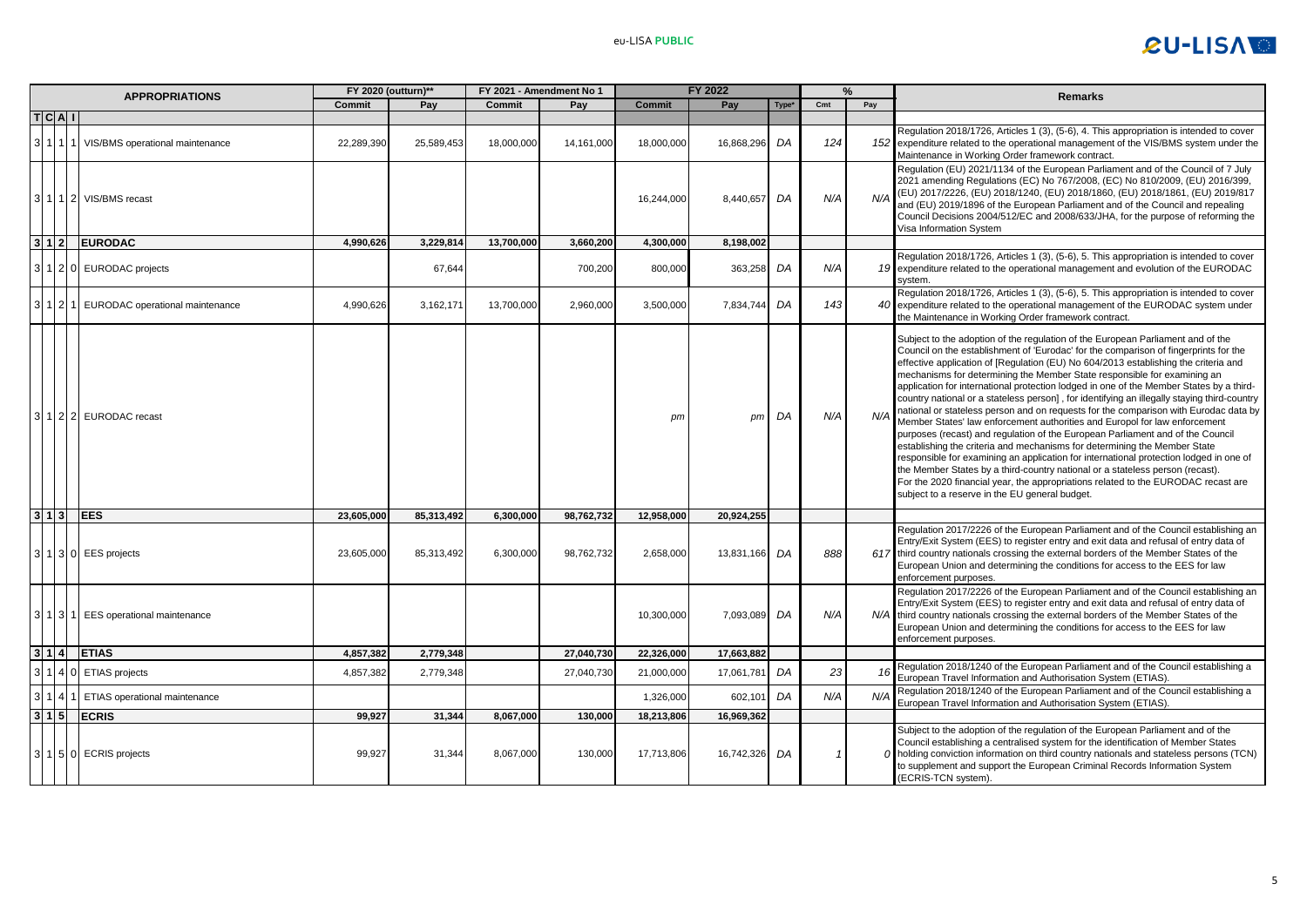

| <b>APPROPRIATIONS</b> |         | <b>FY 2020 (outturn)*</b>                    |           |           | FY 2021 - Amendment No 1 |           | FY 2022       |           |                   | ℆             | Remarks |                                                                                                                                                                                                                                                                                                                                                                                                                                                                                                                                                                                               |
|-----------------------|---------|----------------------------------------------|-----------|-----------|--------------------------|-----------|---------------|-----------|-------------------|---------------|---------|-----------------------------------------------------------------------------------------------------------------------------------------------------------------------------------------------------------------------------------------------------------------------------------------------------------------------------------------------------------------------------------------------------------------------------------------------------------------------------------------------------------------------------------------------------------------------------------------------|
|                       |         |                                              | Commit    | Pay       | <b>Commit</b>            | Pav       | <b>Commit</b> | Pay       | Type <sup>*</sup> | Cmt           | Pay     |                                                                                                                                                                                                                                                                                                                                                                                                                                                                                                                                                                                               |
|                       | T C A I | 11511 ECRIS operational maintenance          |           |           |                          |           | 500.000       | 227.036   | DA                | N/A           |         | Subject to the adoption of the regulation of the European Parliament and of the<br>Council establishing a centralised system for the identification of Member States<br>N/A holding conviction information on third country nationals and stateless persons (TCN)<br>to supplement and support the European Criminal Records Information System<br>(ECRIS-TCN system).                                                                                                                                                                                                                        |
|                       | 3 1 6   | <b>E-CODEX</b>                               |           |           |                          |           |               |           |                   |               |         |                                                                                                                                                                                                                                                                                                                                                                                                                                                                                                                                                                                               |
|                       | 160     | E-CODEX projects                             |           |           |                          |           | pm            | pm        | DA                | N/A           | N/A     | Subject to launching and adoption a new legal proposal, this appropriation is foreseen<br>to cover expenditures related to the E-CODEX system.                                                                                                                                                                                                                                                                                                                                                                                                                                                |
|                       | 1 6     | E-CODEX operational maintenance              |           |           |                          |           | pm            | pm        | DA                | N/A           | N/A     | Subject to launching and adoption a new legal proposal, this appropriation is foreseen<br>to cover expenditures related to the E-CODEX system.                                                                                                                                                                                                                                                                                                                                                                                                                                                |
| 3 8                   |         | <b>Operational support activities</b>        | 7,399,103 | 5,982,681 | 12,847,000               | 5,791,325 | 11,045,931    | 8,614,010 |                   |               |         |                                                                                                                                                                                                                                                                                                                                                                                                                                                                                                                                                                                               |
|                       | 3 8 1   | <b>External Support</b>                      | 6,451,160 | 5,223,167 | 8,692,000                | 4.900.325 | 4,354,431     | 3,354,431 |                   |               |         |                                                                                                                                                                                                                                                                                                                                                                                                                                                                                                                                                                                               |
|                       |         | 8 1 0 External Support                       | 6,451,160 | 3,709,583 | 7,842,000                | 4,780,000 | 4,264,431     | 3,264,431 | DA                | 151           | 114     | This appropriation is meant to cover the cost of services acquired from third parties in<br>direct support of operational activities directly related to the Core Systems, including<br>professional services, temporary staff augmentation, managed services and<br>helpdesks.                                                                                                                                                                                                                                                                                                               |
|                       |         | Consultancies and studies                    |           | 1,513,584 | 850,000                  | 120,325   | 90,000        | 90,000    | DA                | N/A           |         | This appropriation is meant to cover the cost of services acquired from third parties in<br>1,682 direct support of operational activities directly related to the Core Systems, including<br>consultancies and studies.                                                                                                                                                                                                                                                                                                                                                                      |
|                       |         | 3 8 1 2 Quality assurance                    |           |           |                          |           | pm            | pm        | DA                | N/A           | N/A     | This appropriation is meant to cover the cost of services acquired from third parties in<br>facilitating and defining goals regarding business processes, primarily in tracking and<br>resolving deficiencies prior to product or service release.                                                                                                                                                                                                                                                                                                                                            |
|                       |         | 382 Meetings and Missions                    | 110,907   | 337,954   | 1,905,000                | 91,000    | 1,855,500     | 1,855,500 |                   |               |         |                                                                                                                                                                                                                                                                                                                                                                                                                                                                                                                                                                                               |
|                       |         | 3 8 2 0 Advisory Groups                      | 34,639    | 237,257   | 1,600,000                |           | 1,600,000     | 1,600,000 | DA                | 2             | 15      | Regulation 2018/1726 Article 27 on Advisory Groups providing the Management<br>Board with expertise relating to large-scale IT systems and, in particular, in the context<br>of the preparation of the annual work program and the annual activity report. This<br>appropriation is intended to cover the expenses derived for Advisory Groups meetings<br>and travel expenses incurred in the fulfilment of their functions.                                                                                                                                                                 |
|                       |         | 3 8 2 1 Other meetings and missions          | 73,691    | 96,670    | 250,000                  | 63,000    | 250,000       | 250,000   | DA                | 29            | 39      | This appropriation is intended to cover the cost of the management and horizontal<br>coordination of the Agency's operations, such as inter-institutional activities, travel<br>expenses, daily subsistence allowances and ancillary or exceptional expenditure<br>incurred in connection with missions related to the work programme of the Agency by<br>statutory staff and by national or international experts or officials seconded to the<br>Agency. It also covers reimbursement of persons invited to meetings, catering and<br>venue, and other expenditure related to the activity. |
|                       |         | 8 2 2 Schengen evaluations                   | 2,577     | 4,027     | 55,000                   | 28,000    | 5,500         | 5,500     | DA                | 47            | 73      | This appropriation covers expenditures related to the participation in Schengen<br>evaluations missions in accordance with Article 6 of Council Regulation (EU) No<br>1053/2013 of 7 October 2013 establishing an evaluation and monitoring mechanism to<br>verify the application of the Schengen acquis.                                                                                                                                                                                                                                                                                    |
|                       |         | 3 8 3 Operational learning and development   | 837,036   | 421,560   | 2,250,000                | 800,000   | 4,836,000     | 3,404,079 |                   |               |         |                                                                                                                                                                                                                                                                                                                                                                                                                                                                                                                                                                                               |
|                       |         | 3 8 3 0 Operational learning and development | 763,711   | 393,538   | 850,000                  | 600,000   | 850,000       | 850,000   | DA                | 90            | 46      | These appropriations are meant to cover expenditure for: a) costs arising from training<br>and associated activities aimed at supporting Member States in the framework of the<br>Agency's operational activities; and b) training, professional certification and<br>knowledge management of staff, directly related to operational activities.                                                                                                                                                                                                                                              |
|                       |         | 3 8 3 1 Training for Member States           | 73,325    | 28.022    | 1,400,000                | 200,000   | 3,986,000     | 2,554,079 | DA                | $\mathcal{P}$ |         | Regulation 2018/1726, articles 3 (b), 4 (b), 5 (b), 6 (b), 7 (b), 8(b). This appropriation is<br>intended to cover the expenses derived from the training on the technical use of the<br>Systems to national authorities participating in theses systems . It will also cover the<br>expenses derived from training of SIRENE staff and training of experts on the<br>technical aspects of SIS II.                                                                                                                                                                                            |
| 3 9                   |         | Support to MS and EC                         |           |           |                          |           |               |           |                   |               |         |                                                                                                                                                                                                                                                                                                                                                                                                                                                                                                                                                                                               |
|                       |         | 3 9 0 Support to MS and EC                   |           |           |                          |           |               |           |                   |               |         |                                                                                                                                                                                                                                                                                                                                                                                                                                                                                                                                                                                               |
|                       |         |                                              |           |           |                          |           |               |           |                   |               |         |                                                                                                                                                                                                                                                                                                                                                                                                                                                                                                                                                                                               |